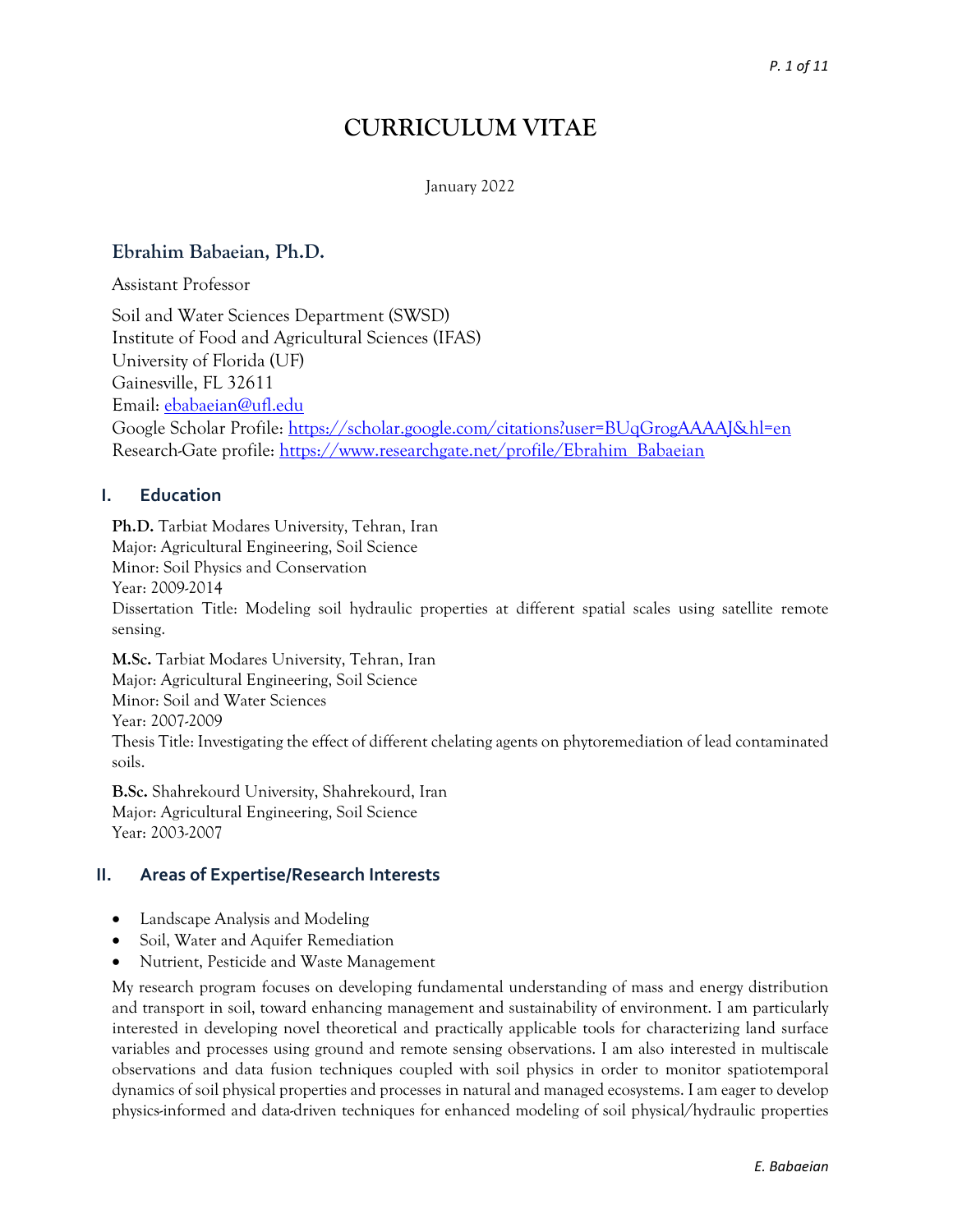and processes, nowcasting and forecasting of the water and energy cycle components in the context of the changing global climate.

#### **III. Professional Experience**

#### • **Assistant Professor**

Department of Soil and Water Sciences, University of Florida

Date: Jan. 2022 to Present

#### • **Research Assistant Professor** (Career-track)

Department of Environmental Science (Formerly known as Dept. of Soil, Water and Environmental Science), University of Arizona Date: Feb. 2019 to Dec. 2021

#### • **Postdoctoral Research Associate**

Department of Soil, Water and Environmental Science (SWES), University of Arizona Date: 2016 to Jan. 2019

#### • **Research Scholar**

[Institute for Bio and Geoscience \(IBG-3\),](http://www.fz-juelich.de/portal/EN/Service/Howtoreachus/_node.html) Jüelich, Germany Date: 2013 to 2014

#### **IV. Publications**

## Book Chapters

- 1. Sadeghi, M., **Babaeian, E.** Arthur, E., Jones, S., Tuller, M. 2018. Soil Physical Properties and Processes. In: Kutz, M. (ed.) Handbook of Environmental Engineering. *Wiley, Hoboken, NJ,* pp: 137- 207. ISBN: 1118712943.
- 2. Sadeghi, M., **Babaeian, E.,** Ebtehaj, A.M., Jones, S., Tuller, M. 2018. Remote Sensing of Environmental Variables and Fluxes. In: Kutz, M. (ed.) Handbook of Environmental Engineering. *Wiley, Hoboken, NJ,* pp: 249-302. ISBN: 1118712943.

## Peer-Reviewed Journal Articles

#### Published

- 1. **Babaeian**, **E**., Paheding, S., Siddique, N., Devabhaktuni, V.K., & Tuller, M. 2021. Estimation of root zone soil moisture from ground and remotely sensed soil information with multisensor data fusion and automated machine learning. Remote Sensing of Environment. https://doi.org/10.1016/j.rse.2021.112434.
- 2. **Babaeian**, **E**., Sadeghi, M., Gohardoust, M.R., Arthur, E., Effati, Jones, S.B., Tuller, M. 2021. The Feasibility of Shortwave Infrared Imaging and Inverse Numerical Modeling for Rapid Estimation of Soil Hydraulic Properties. Vadose Zone Journal. doi.org/10.1002/vzj2.20089.
- 3. Sadeghi, M., Ebtehaj, A., Crow, W.T., Gao, L., Purdy, A.J., Fisher, J.B., Jones, S.B., **Babaeian**, **E**., Tuller, M. 2020. [Global Estimates of Land Surface Water Fluxes from SMOS and SMAP Satellite](https://www.researchgate.net/publication/337910943_Global_Estimates_of_Land_Surface_Water_Fluxes_from_SMOS_and_SMAP_Satellite_Soil_Moisture_Data?_sg=q5YE9r9IhNV5aWoz1cyrqvZ1GHRkIclpfUKvxeyIBzrGebvv7Hdpl87XAGcLl3lvC5lwTFpQlyGst1AiR3WrcshKhmwcOLCWG23smTKu.4YvoTxZpI4YbXH0XfqhVzbXO-nVnMnVpL3GaKIodhJWlrggoykBkANFe5PMhpU1pVbEZYJjyWHcOIB0ugfTbdg)  [Soil Moisture Data.](https://www.researchgate.net/publication/337910943_Global_Estimates_of_Land_Surface_Water_Fluxes_from_SMOS_and_SMAP_Satellite_Soil_Moisture_Data?_sg=q5YE9r9IhNV5aWoz1cyrqvZ1GHRkIclpfUKvxeyIBzrGebvv7Hdpl87XAGcLl3lvC5lwTFpQlyGst1AiR3WrcshKhmwcOLCWG23smTKu.4YvoTxZpI4YbXH0XfqhVzbXO-nVnMnVpL3GaKIodhJWlrggoykBkANFe5PMhpU1pVbEZYJjyWHcOIB0ugfTbdg) Journal of Hydrometeorology. [https://doi.org/10.1175/JHM-D-19-0150.1.](https://doi.org/10.1175/JHM-D-19-0150.1)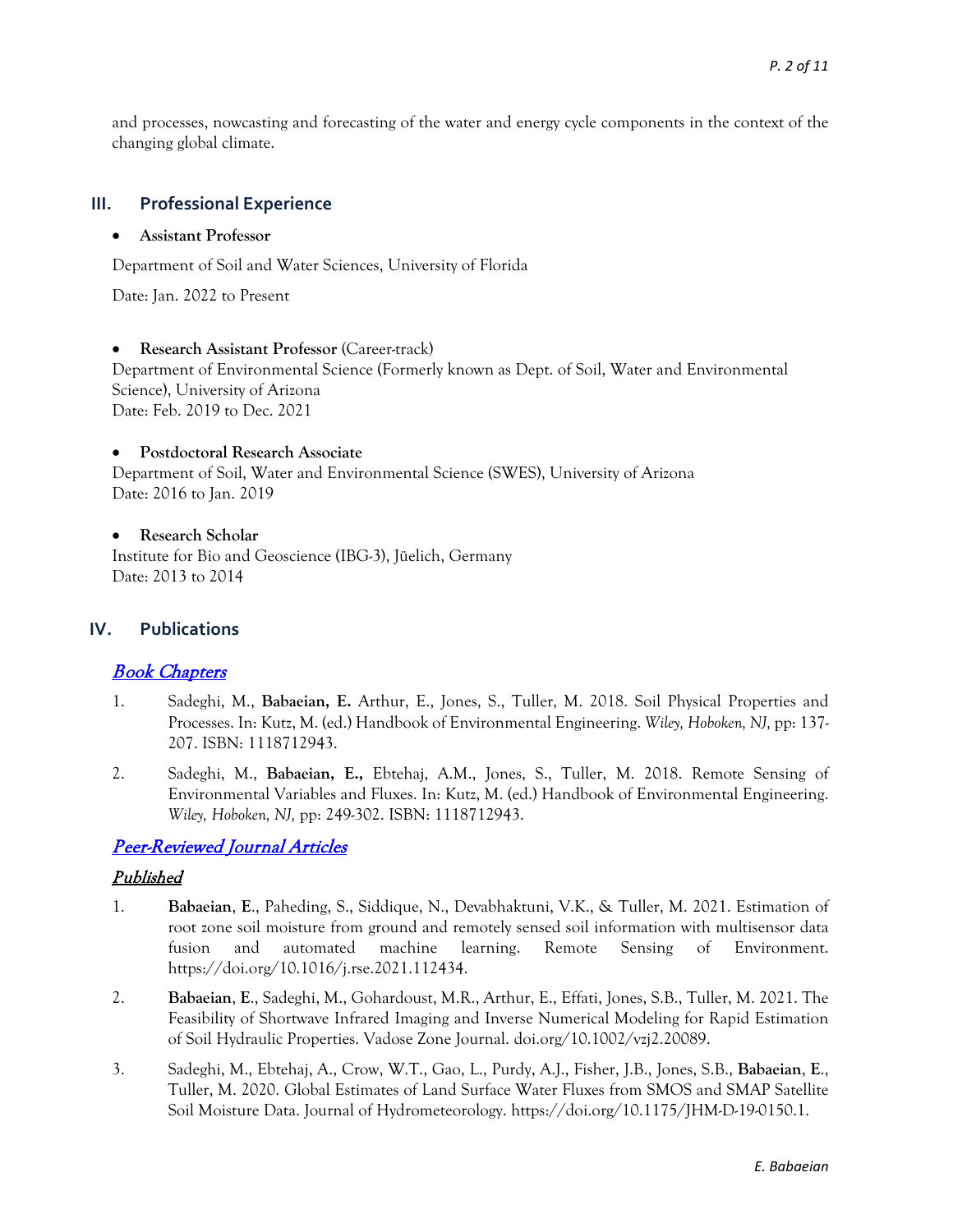- 4. **Babaeian**, **E.**, Sidike, P., Newcomb, M.S., Maimaitijiang, M., White, S.A., Demieville, J., Ward, R.W., Sadeghi, M., LeBauer, D.S., Jones, S.B., Sagan, V. and Tuller, M. 2019. A New Optical Remote Sensing Technique for High-Resolution Mapping of Soil Moisture. Front. Big Data 2:37. doi: 10.3389/fdata.2019.00037.
- 5. **Babaeian**, **E**., Sadeghi, M., Jones, S., Montzka, C., Vereecken, H., Tuller, M. 2019. Ground, Proximal, and Satellite Remote Sensing of Soil Moisture. Reviews of Geophysics. doi: [10.1029/2018RG000618.](https://doi.org/10.1029/2018RG000618)
- 6. Sadeghi, M., Tuller, M., Warrick, A.W., **Babaeian**, **E**., Parajuli, K., Gohardoust, M., Jones, M. 2019. An Analytical Model for Estimation of Land Surface Net Water Flux from Near-Surface Soil Moisture Observations. Journal of Hydrology. 570, 26-37.
- 7. **Babaeian**, **E**., Sadeghi, M., Franz, T., Tuller, M., Jones, S. 2018. [Mapping soil moisture with the](https://www.researchgate.net/publication/324756038_Mapping_soil_moisture_with_the_OPtical_TRApezoid_Model_OPTRAM_based_on_long-term_MODIS_observations?_sg=Ofrg6w20lgK6SEXYuVR0LVR0xBA-uKltpZEyq3OEdmO3yK1jcjzFxiPj70oj6RH5hqZFQKRnKx5jse6jdpJfgItQpCmoXjDETkV6dmJH.8AlwwfjPQ10Mgi5dtjOu9tvBNryUtWPqiECDNxtkm3RzK7ORAL-qrb-4W355V0_6xj2rekwqwLemELw32lz2CQ)  [OPtical TRApezoid Model \(OPTRAM\) based on long-term MODIS observations.](https://www.researchgate.net/publication/324756038_Mapping_soil_moisture_with_the_OPtical_TRApezoid_Model_OPTRAM_based_on_long-term_MODIS_observations?_sg=Ofrg6w20lgK6SEXYuVR0LVR0xBA-uKltpZEyq3OEdmO3yK1jcjzFxiPj70oj6RH5hqZFQKRnKx5jse6jdpJfgItQpCmoXjDETkV6dmJH.8AlwwfjPQ10Mgi5dtjOu9tvBNryUtWPqiECDNxtkm3RzK7ORAL-qrb-4W355V0_6xj2rekwqwLemELw32lz2CQ) Remote Sensing of Environment. 211, 425-440.
- 8. Sadeghi, M., **Babaeian, E.,** Tuller, M., Jones, S. 2018. [Particle size effects on soil reflectance](https://www.researchgate.net/publication/324106156_Particle_size_effects_on_soil_reflectance_explained_by_an_analytical_radiative_transfer_model?_sg=Ofrg6w20lgK6SEXYuVR0LVR0xBA-uKltpZEyq3OEdmO3yK1jcjzFxiPj70oj6RH5hqZFQKRnKx5jse6jdpJfgItQpCmoXjDETkV6dmJH.8AlwwfjPQ10Mgi5dtjOu9tvBNryUtWPqiECDNxtkm3RzK7ORAL-qrb-4W355V0_6xj2rekwqwLemELw32lz2CQ)  [explained by an analytical radiative transfer model.](https://www.researchgate.net/publication/324106156_Particle_size_effects_on_soil_reflectance_explained_by_an_analytical_radiative_transfer_model?_sg=Ofrg6w20lgK6SEXYuVR0LVR0xBA-uKltpZEyq3OEdmO3yK1jcjzFxiPj70oj6RH5hqZFQKRnKx5jse6jdpJfgItQpCmoXjDETkV6dmJH.8AlwwfjPQ10Mgi5dtjOu9tvBNryUtWPqiECDNxtkm3RzK7ORAL-qrb-4W355V0_6xj2rekwqwLemELw32lz2CQ) Remote Sensing of Environment. 210, 375-386.
- 9. Sadeghi, M., **Babaeian, E.,** Tuller, M., Jones, S. 2017. The Optical Trapezoid Model: A novel approach to remote sensing of soil moisture applied to Sentinel-2 and Landsat-8 observations. Remote Sensing of Environment. 198, 52-68.
- 10. Sadeghi, M. Sheng, W., **Babaeian, E.,** Tuller, M., Jones, S. 2018. High resolution shortwave infrared imaging of water infiltration into dry soil. Vadose Zone Journal. doi:10.2136/vzj2017.09.0167.
- 11. Sheng, W., Rong, Z., Sadeghi, M., **Babaeian, E**., Robinson, D.A., Tuller, M., Jones, S.B. 2017. A TDR array probe for monitoring near-surface soil moisture distribution. Vadose Zone Journal. doi:10.2136/vzj2016.11.0112.
- 12. **Babaeian, E**., Homaee, M., Montzka, C., Vereecken, H., Norouzi, A.A. and M.Th. van Genuchten. 2016. Soil moisture prediction of bare soil profiles using diffuse spectral reflectance information and vadose zone modeling. Remote Sensing of Environment. 187, 218-229.
- 13. **Babaeian, E**., Homaee, M., Vereecken, H., Montzka, C., Norouzi, A.A. and M.Th. van Genuchten. 2015b. A comparative study of multiple approaches for predicting the soil water retention curve: Hyperspectral information versus basic soil properties. Soil Science Society of America Journal**.**  *doi:10.2136/sssaj2014.09.0355*.
- 14. **Babaeian, E**., Homaee, M. Montzka, C., Vereecken, H. and Norouzi, A. A. 2015a. Towards retrieving soil hydraulic properties by hyperspectral remote sensing**.** Vadose Zone Journal. *doi: 10.2136/vzj2014.07.0080***.**
- 15. **Babaeian, E.,** Homaee, M. and Rahnemaie, R. 2016. Chelate-enhanced phytoextraction and phytostabilization of lead contaminated soils by carrot (Daucus carota). Archives of Agronomy and Soil Science. doi:10.1080/03650340.2015.1060320.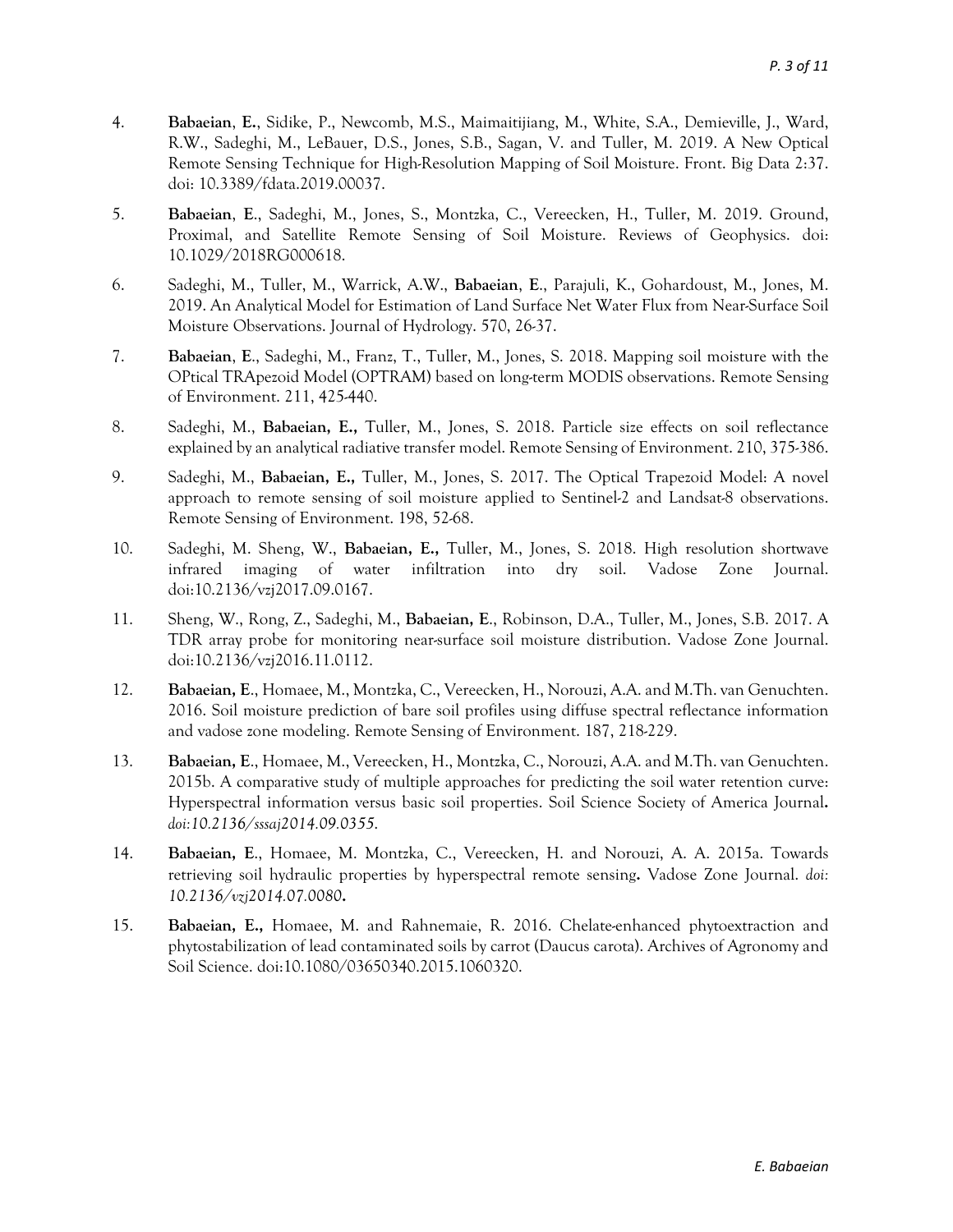# Conference Presentations and Published Abstracts

## **2021**

- **1. Babaeian, E.**, Paheding, S., Siddique, N., Devabhaktuni, V.K., and TULLER, M. 2021. Forecasting of Evapotranspiration from Ground and Remote Sensing Observations with Deep Learning. AGU Fall Meeting, New Orleans, LA, Dec. 13-17, 2021.
- **2. Babaeian, E**., Gohardoust, M.R., and TULLER, M. 2021. High Resolution Three-Dimensional Mapping of Vegetation Water Content via Fusion of SWIR Reflectance and Canopy Laser Topography. AGU Fall Meeting, New Orleans, LA, Dec. 13-17, 2021.
- **3. Babaeian, E.,** Paheding, S., Siddique, N., Devabhaktuni, V.K., and TULLER, M. 2021. Application of Long Short-Term Memory Deep Learning for Forecasting of Evapotranspiration from Ground and Satellite Observations. ASA-CSSA-SSSA International Annual Meeting, Salt Lake City, UT, Nov. 7- 10, 2021.
- **4. Babaeian, E.**, Gohardoust, M.R., and TULLER, M. 2021. A New Approach to Short-Wave Infrared Remote Sensing of Plant Canopy Water Content. ASA-CSSA-SSSA International Annual Meeting, Salt Lake City, UT, Nov. 7-10, 2021.
- 5. Bandai, T., Sadeghi, M., **Babaeian, E.,** TULLER, M., JONES, S.B., and Ghezzehei, T.A. 2021. Characterization of Unsaturated Water Flow in Soils Using Short-Wave Infrared Imaging through Inverse Modeling. ASA-CSSA-SSSA International Annual Meeting, Salt Lake City, UT, Nov. 7-10, 2021

## **2020**

- 6. **Babaeian**, **E**., French, A.N., Saber, M., Sanchez, C.A., & Tuller, M. 2020. A New Crop Water Stress Index for Desert Agriculture Derived from Satellite Observations and Soil Hydraulic Parameters. AGU Fall Meeting, Dec. 1-17, 2020. San Francisco, CA, USA. (Oral)
- 7. **Babaeian**, **E**., Paheding, S., Siddique, N., [Devabhaktuni,](https://www.researchgate.net/scientific-contributions/Vijay-K-Devabhaktuni-2181992607) V.K., & Tuller, M. 2020. [Application](https://www.researchgate.net/publication/344866050_Root_Zone_Moisture_Retrievals_from_Ground_and_Remotely_Sensed_Soil_Data_with_AutoML?_sg=z37uvkw_W-WGaml1_nzAGFZiEOXb8qfhAwx8C8FXktbX2DPqIYHSAWr32EjzSEb9qhd06xvJDBLMZ-vCXs2GGGonZsUrv7Zz0pG0oWqx.JcxAMfYTqzqaaIWcE-c8Dlbux74qCsmKRqn49_JaSG-KQl8X7HZa_fRdANKd66q7RyyKAiGfXiKmob9HLlQVIw) of Deep Learning for Regional Evapotranspiration Projections based on Satellite and Weather Observations. AGU Fall Meeting, Dec. 1-17, 2020. San Francisco, CA, USA.
- 8. **Babaeian**, **E**., French, A.N., Saber, M., Sanchez, C.A., & Tuller, M. 2020. [A New Remote Sensing-](https://www.researchgate.net/publication/345628973_A_New_Remote_Sensing-Based_Crop_Water_Stress_Index_for_Irrigation_Scheduling?_sg=RYMbpiPA7Oaf-COJLFdjhYtwLETccQeA9OAc82uT5ERakMVK1MpEGdnC-TulZJlp1Vbd4Uw-OnnWzCBt7IRBL1QbFKy4yM2b2wqxODY7.dsxxLP_H09GybpYfJinycj3PTVlcHaLqnbPHFhswIvRoDjdrOaHKAXFUPHQox2xEX1JEZoQv5GncGAsEWs9ipA)[Based Crop Water Stress Index for Irrigation Scheduling.](https://www.researchgate.net/publication/345628973_A_New_Remote_Sensing-Based_Crop_Water_Stress_Index_for_Irrigation_Scheduling?_sg=RYMbpiPA7Oaf-COJLFdjhYtwLETccQeA9OAc82uT5ERakMVK1MpEGdnC-TulZJlp1Vbd4Uw-OnnWzCBt7IRBL1QbFKy4yM2b2wqxODY7.dsxxLP_H09GybpYfJinycj3PTVlcHaLqnbPHFhswIvRoDjdrOaHKAXFUPHQox2xEX1JEZoQv5GncGAsEWs9ipA) SSSA, CSSA Annual Meeting, Nov. 9-13, 2020. Phoenix, AZ, USA. (Invited Talk)
- 9. **Babaeian**, **E**., Gohardoust, M.R., White, S., & Tuller, M. 2020. Evaluation of the SoilVUE TDR Soil Moisture and Temperature Profiling Sensor. SSSA, CSSA Annual Meeting, Nov. 9-13, 2020. Phoenix, AZ, USA. (Oral)
- 10. **Babaeian**, **E**., Paheding, S., Siddique, N., [Devabhaktuni,](https://www.researchgate.net/scientific-contributions/Vijay-K-Devabhaktuni-2181992607) V.K., & Tuller, M. 2020[. Root Zone Moisture](https://www.researchgate.net/publication/344866050_Root_Zone_Moisture_Retrievals_from_Ground_and_Remotely_Sensed_Soil_Data_with_AutoML?_sg=z37uvkw_W-WGaml1_nzAGFZiEOXb8qfhAwx8C8FXktbX2DPqIYHSAWr32EjzSEb9qhd06xvJDBLMZ-vCXs2GGGonZsUrv7Zz0pG0oWqx.JcxAMfYTqzqaaIWcE-c8Dlbux74qCsmKRqn49_JaSG-KQl8X7HZa_fRdANKd66q7RyyKAiGfXiKmob9HLlQVIw)  [Retrievals from Ground and Remotely Sensed Soil Data with AutoML.](https://www.researchgate.net/publication/344866050_Root_Zone_Moisture_Retrievals_from_Ground_and_Remotely_Sensed_Soil_Data_with_AutoML?_sg=z37uvkw_W-WGaml1_nzAGFZiEOXb8qfhAwx8C8FXktbX2DPqIYHSAWr32EjzSEb9qhd06xvJDBLMZ-vCXs2GGGonZsUrv7Zz0pG0oWqx.JcxAMfYTqzqaaIWcE-c8Dlbux74qCsmKRqn49_JaSG-KQl8X7HZa_fRdANKd66q7RyyKAiGfXiKmob9HLlQVIw) SSSA, CSSA Annual Meeting, Nov. 9-13, 2020. Phoenix, AZ, USA.
- 11. [Van Haren, J.L.M., Kuehnhammer, K.,](https://agu.confex.com/agu/fm19/meetingapp.cgi/Person/43939) [Kübert, A., Dubbert, M.,](https://agu.confex.com/agu/fm19/meetingapp.cgi/Person/496623) [Tuller, M.,](https://agu.confex.com/agu/fm19/meetingapp.cgi/Person/61272) **[Babaeian](https://agu.confex.com/agu/fm19/meetingapp.cgi/Person/61272)**, **E**., [Beyer,](https://agu.confex.com/agu/fm19/meetingapp.cgi/Person/907126)  [M. Meredith, L.K., Werner, C. 2019. W](https://agu.confex.com/agu/fm19/meetingapp.cgi/Person/907126)ater cycling (pools and movement) through an enclosed tropical forest in response to drought. EGU Fall Meeting 2020. May 3-8, 2020. Vienna, Austria.
- 12. Condorelli, G., Newcomb, Groli, E.L., N. ZENDONADI, M. MACCAFERRI, E. FRASCAROLI, E. **Babaeian**, **E.**, M.TULLER, O. MULLER, T.C. MOCKLER, N. SHAKOOR, J.WHITE, R. WARD, and R. TUBEROSA, 2020. Dissecting the QTLome for Osmotic Adjustment and Chlorophyll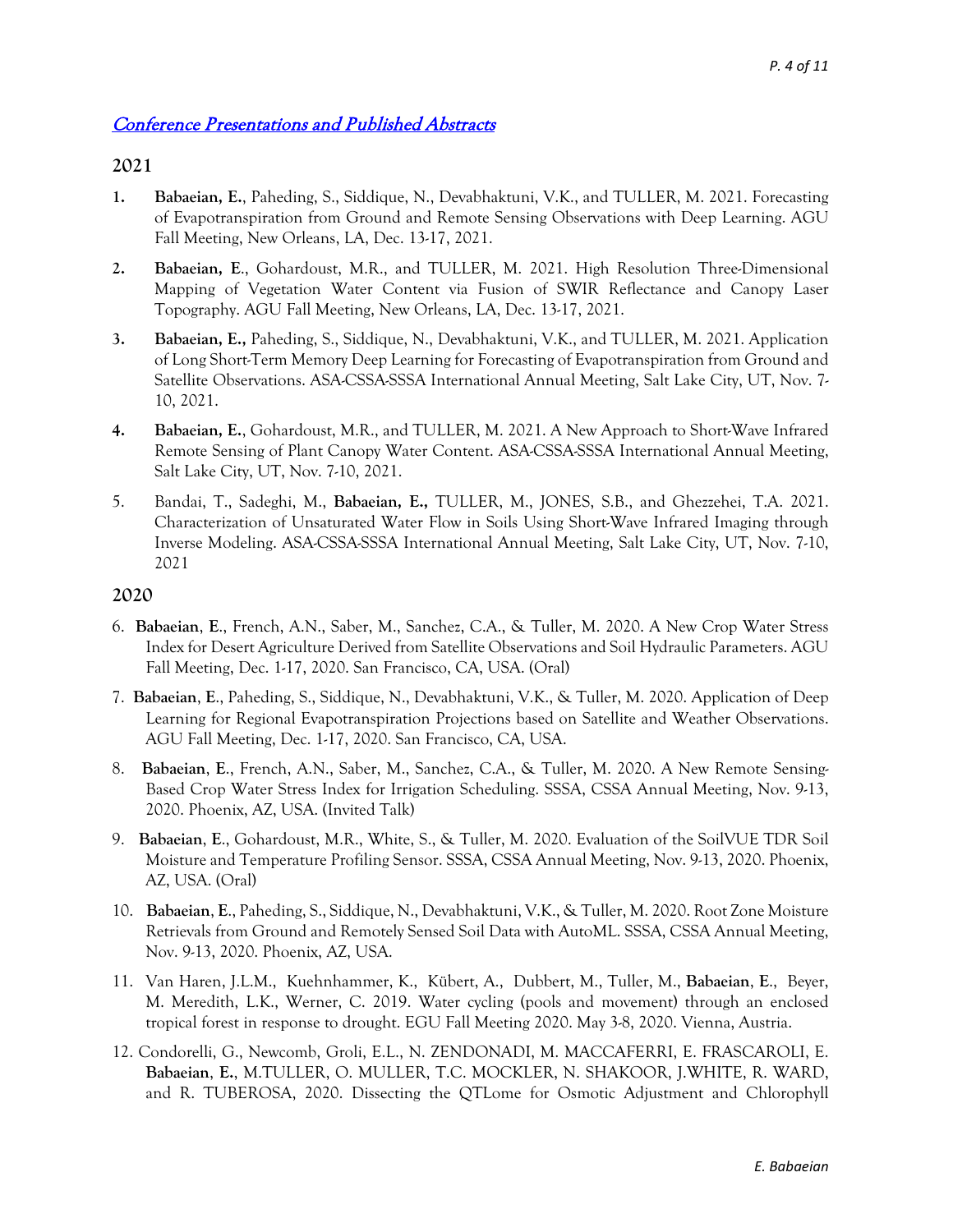Fluorescence in Field Grown Durum Wheat. Plant and Animal Genome XXVIII Conference, San Diego, CA, Jan. 11-15, 2020.

## **2019**

- 13. **Babaeian**, **E**., Newcomb, M., Sidike, P., Ward, R., Sagan, V., Tuller, M. 2019. [Remote Sensing of Crop](javascript:void(0))  [Water Stress and Water Use Efficiency.](javascript:void(0)) SSSA, CSSA Annual Meeting, Nov. 10-13, 2019. San Antonio, TX, USA. (Oral)
- 14. **Babaeian**, **E**., White, S.A., Tuller, M. 2019. [Field Evaluation of the ecoTech Tensiomark](https://www.researchgate.net/publication/337076175_Field_Evaluation_of_the_ecoTech_Tensiomark_Matric_Potential_Sensor_for_Hydraulic_Soil_Characterization?_sg=q5YE9r9IhNV5aWoz1cyrqvZ1GHRkIclpfUKvxeyIBzrGebvv7Hdpl87XAGcLl3lvC5lwTFpQlyGst1AiR3WrcshKhmwcOLCWG23smTKu.4YvoTxZpI4YbXH0XfqhVzbXO-nVnMnVpL3GaKIodhJWlrggoykBkANFe5PMhpU1pVbEZYJjyWHcOIB0ugfTbdg) Matric [Potential Sensor for Hydraulic Soil Characterization.](https://www.researchgate.net/publication/337076175_Field_Evaluation_of_the_ecoTech_Tensiomark_Matric_Potential_Sensor_for_Hydraulic_Soil_Characterization?_sg=q5YE9r9IhNV5aWoz1cyrqvZ1GHRkIclpfUKvxeyIBzrGebvv7Hdpl87XAGcLl3lvC5lwTFpQlyGst1AiR3WrcshKhmwcOLCWG23smTKu.4YvoTxZpI4YbXH0XfqhVzbXO-nVnMnVpL3GaKIodhJWlrggoykBkANFe5PMhpU1pVbEZYJjyWHcOIB0ugfTbdg) SSSA, CSSA Annual Meeting, Nov. 10-13, 2019. San Antonio, TX, USA.
- 15. **Babaeian**, **E.**, Ward, R., Newcomb, M., Sadeghi, M., Jones, S. B., and Tuller, M. 2018. A new unmanned Aircraft-Assisted Optical Trapezoid Model for Soil Moisture Assessment. AGU fall meeting. Dec. 10-14, 2018. Washington DC, USA.
- 16. **Babaeian**, **E.**, Sadeghi, M., Jones, S. B., and Tuller, M. 2019. Relating Evapotranspiration Rate, Soil and Plant Temperature, and SWIR Reflectance for Root Water Uptake Estimation. SSSA, CSSA Annual Meeting, Jan. 6-9, 2019. San Diego, CA, USA.
- 17. **Babaeian**, **E.**, Newcomb, M., Ward, R., Sadeghi, M., Jones, S. B., and Tuller, M. 2019. High Resolution Unmanned Aerial Systems Imaging for Soil Moisture Assessment for Precision Agriculture Applications. SSSA, CSSA Annual Meeting, Jan. 6-9, 2019. San Diego, CA, USA.
- 18. Sadeghi, M., **Babaeian**, **E.**, Tuller, M., and Jones, S. B. 2019. Advancing Hydrological Remote Sensing Using New Principles of Soil Physics. SSSA, CSSA Annual Meeting, Jan. 6-9, 2019. San Diego, CA, USA.
- 19. Sadeghi, M., **Babaeian**, **E.**, Tuller, M., and Jones, S. B. 2019. Soil Texture Effects on Spectral Reflectance. SSSA, CSSA Annual Meeting, Jan. 6-9, 2019. San Diego, CA, USA.
- 20. Jones, S. B., Naruk, C., Sheng, W., Zhou, R., Sadeghi, M., Parajuli, K., **Babaeian**, **E.**, Tuller, M. 2019. Determination and Validation of Surface Soil Moisture Using Novel Gravimetric-, Dielectric- and SWIR Reflectance-Based Approaches. SSSA, CSSA Annual Meeting, Jan. 6-9, 2019. San Diego, CA, USA. (Oral)

## **2018**

- 21. Jones, S.B., Sheng, W., Zhou, R., Sadeghi, M., **Babaeian, E.,** Tuller, M. 2018[. Soil-Water Content and](https://www.researchgate.net/publication/324976607_Soil-Water_Content_and_Water_Flux_Profiles_Determined_by_SWIR_Imaging_and_TDR_Array?_sg=Ofrg6w20lgK6SEXYuVR0LVR0xBA-uKltpZEyq3OEdmO3yK1jcjzFxiPj70oj6RH5hqZFQKRnKx5jse6jdpJfgItQpCmoXjDETkV6dmJH.8AlwwfjPQ10Mgi5dtjOu9tvBNryUtWPqiECDNxtkm3RzK7ORAL-qrb-4W355V0_6xj2rekwqwLemELw32lz2CQ)  [Water Flux Profiles Determined by SWIR Imaging and TDR Array.](https://www.researchgate.net/publication/324976607_Soil-Water_Content_and_Water_Flux_Profiles_Determined_by_SWIR_Imaging_and_TDR_Array?_sg=Ofrg6w20lgK6SEXYuVR0LVR0xBA-uKltpZEyq3OEdmO3yK1jcjzFxiPj70oj6RH5hqZFQKRnKx5jse6jdpJfgItQpCmoXjDETkV6dmJH.8AlwwfjPQ10Mgi5dtjOu9tvBNryUtWPqiECDNxtkm3RzK7ORAL-qrb-4W355V0_6xj2rekwqwLemELw32lz2CQ) EGU General Assembly, Vienna, Austria.
- 22. **Tuller**, M., Robinson, D.A., **Babaeian**, **E**., Sadeghi, M., Zhou, R., Sheng, W., Jones, S.B. 2018. [High](https://www.researchgate.net/publication/324976709_High_Resolution_Monitoring_of_Near-Surface_Soil_Hydrodynamics_using_a_Novel_TDR_Array?_sg=Ofrg6w20lgK6SEXYuVR0LVR0xBA-uKltpZEyq3OEdmO3yK1jcjzFxiPj70oj6RH5hqZFQKRnKx5jse6jdpJfgItQpCmoXjDETkV6dmJH.8AlwwfjPQ10Mgi5dtjOu9tvBNryUtWPqiECDNxtkm3RzK7ORAL-qrb-4W355V0_6xj2rekwqwLemELw32lz2CQ)  [Resolution Monitoring of Near-Surface Soil Hydrodynamics using a Novel TDR Array.](https://www.researchgate.net/publication/324976709_High_Resolution_Monitoring_of_Near-Surface_Soil_Hydrodynamics_using_a_Novel_TDR_Array?_sg=Ofrg6w20lgK6SEXYuVR0LVR0xBA-uKltpZEyq3OEdmO3yK1jcjzFxiPj70oj6RH5hqZFQKRnKx5jse6jdpJfgItQpCmoXjDETkV6dmJH.8AlwwfjPQ10Mgi5dtjOu9tvBNryUtWPqiECDNxtkm3RzK7ORAL-qrb-4W355V0_6xj2rekwqwLemELw32lz2CQ) EGU General Assembly, Vienna, Austria.

## **2017**

- 23. **Babaeian, E.,** Sadeghi, M., Franz, T.B., Jones, S.B., Tuller, M. 2017. Validation of SMAP root zone soil moisture estimates with improved cosmic-ray neutron probe observations. AGU fall meeting. Dec. 11-15, 2017. New Orleans, USA. (Oral)
- 24. Sadeghi, M., **Babaeian, E**., Tuller, M., Jones, S.B. 2017. Optical remote sensing of evapotranspiration. AGU fall meeting. Dec. 11-15, 2017. New Orleans, USA.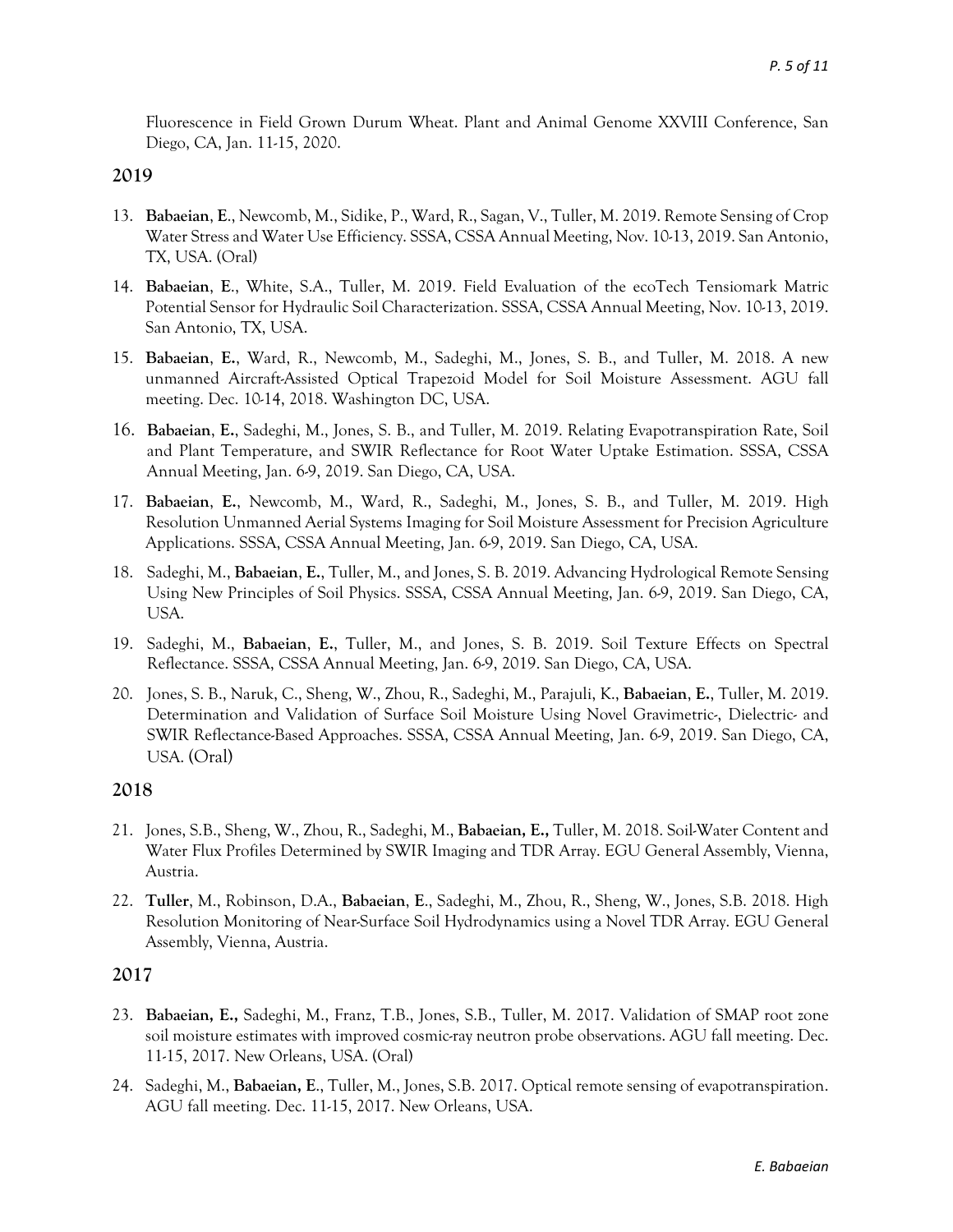- 26. **Babaeian, E.,** Sadeghi, M., Jones, S.B., Tuller, M. 2017. Evaluation of novel optical trapezoid model for estimation of large-scale root zone soil moisture based on MODIS satellite observations and reference Cosmic-ray measurements. SSSA, ASA, CSSA Annual Meeting, Oct. 22-25, 2017. Florida, USA.
- 26. **Babaeian, E.,** E., Sadeghi, Gohardoust, M.R., Arthur, E., Jones, S.B., Tuller, M. 2017. Application of Shortwave Infrared Imaging for Estimation of Soil Hydraulic Properties. SSSA, ASA, CSSA Annual Meeting, Oct. 22-25, 2017. Florida, USA.
- 27. Sadeghi, M., Sheng, W., **Babaeian, E**., Jones, S.B., Tuller, M. 2017. Application of Shortwave Infrared Imaging for Estimation of Soil Water Content and Flux Profiles. SSSA, ASA, CSSA Annual Meeting, Oct. 22-25, 2017. Florida, USA.
- 28. Sadeghi, M., **Babaeian, E**., Tuller, M., Jones, S.B. 2017. Effects of Particle Size on Soil Reflectance. SSSA, ASA, CSSA Annual Meeting, Oct. 22-25, 2017. Florida, USA.
- 29. Gholoubi, A., Sadeghi, M., Jones, S.B., **Babaeian, E**., Tuller, M. 2017. A Novel Remote Sensing Approach to Quantifying Soil Stability. SSSA, ASA, CSSA Annual Meeting, Oct. 22-25, 2017. Florida, USA.
- 30. Ghafari, E., Sadeghi, M., **Babaeian**, **E**., Jones, S.B., Tuller, M. 2017. [New Physical Algorithms for](https://www.researchgate.net/publication/321577004_New_Physical_Algorithms_for_Downscaling_SMAP_Soil_Moisture?_sg=1DboEwkFkQ92a01_T4MeG1xWsC0-cDs8B5S8Jho4YyxEO3tIu7qJicmKaB5ZTU9ChsCqYS3bHCBUzGFny20MxuDBl0B7p0Kdi3e3KR0R.JTNMPqoqZzJAD3p-cRQ3_D99Hujol33AlUaI2gMoadhG709I-aM43quxLUUBHTaN2KTVWU3Lb4Uw4gTs3qOyfA)  [Downscaling SMAP Soil Moisture.](https://www.researchgate.net/publication/321577004_New_Physical_Algorithms_for_Downscaling_SMAP_Soil_Moisture?_sg=1DboEwkFkQ92a01_T4MeG1xWsC0-cDs8B5S8Jho4YyxEO3tIu7qJicmKaB5ZTU9ChsCqYS3bHCBUzGFny20MxuDBl0B7p0Kdi3e3KR0R.JTNMPqoqZzJAD3p-cRQ3_D99Hujol33AlUaI2gMoadhG709I-aM43quxLUUBHTaN2KTVWU3Lb4Uw4gTs3qOyfA) AGU fall meeting. Dec. 11-15, 2017. New Orleans, USA.
- 31. Sheng, W., Zhou, R., Sadeghi, M., **Babaeian, E**., Tuller, M., Anderson, S.K., Jones, S.B. 2017. Printed Circuit Board Time Domain Reflectometry Sensors for Near-Surface Soil Moisture Measurement. SSSA, ASA, CSSA Annual Meeting, Oct. 22-25, 2017. Florida, USA. (Oral)
- 32. Effati, M., Bahrami, H.A., **Babaeian, E.,** Tuller, M. 2017. Application of satellite remote sensing for mapping and monitoring of saline dust emission sources in the Urmia lake watershed in Iran. SSSA, ASA, CSSA Annual Meeting, Oct. 22-25, 2017. Florida, USA.

#### **2016**

- 33. **Babaeian, E.,** Sadeghi, M., Sheng, W., Zhou, R., Jones, S., Tuller, M. 2016. Relating surface reflectance and near-surface soil moisture to improve ground-truth calibration of optical remote sensing. SSSA, ASA, CSSA Annual Meeting. November 7-9, 2016. Phoenix, USA.
- 34. **Babaeian, E.,** Sadeghi, M., Jones, S., Tuller, M. 2016. High resolution mapping of surface soil moisture with hyperspectral line-scan imaging. SSSA, ASA, CSSA Annual Meeting. November 7-9, 2016. Phoenix, USA.
- 35. Sadeghi, M., **Babaeian, E.,** Tuller, M., Jones, S. 2016. A novel optical approach to satellite-based remote sensing of soil moisture. SSSA, ASA, CSSA Annual Meeting. November 7-9, 2016. Phoenix, USA. (Oral)
- 36. Sadeghi, M., Tabatabaeenejad, A., Tuller, M., **Babaeian, E.,** Jones, S. 2016. A new solution to Richard's equation for application to P-band radar remote sensing of root zone soil moisture. SSSA, ASA, CSSA Annual Meeting. November 7-9, 2016. Phoenix, USA.
- 37. **Babaeian, E.,** Sadeghi, M., Tuller, M., Jones, S. 2016. A novel optical model for remote sensing of near-surface soil moisture. AGU Fall Meeting 2016. December 12-16, 2016. San Francisco, USA.
- 38. **Babaeian, E.,** Sadeghi, M., Jones, S., Tuller, M. 2016. A comprehensive laboratory study to improve ground truth calibration of remotely sensed near-surface soil moisture. AGU Fall Meeting 2016. December 12-16, 2016. San Francisco, USA.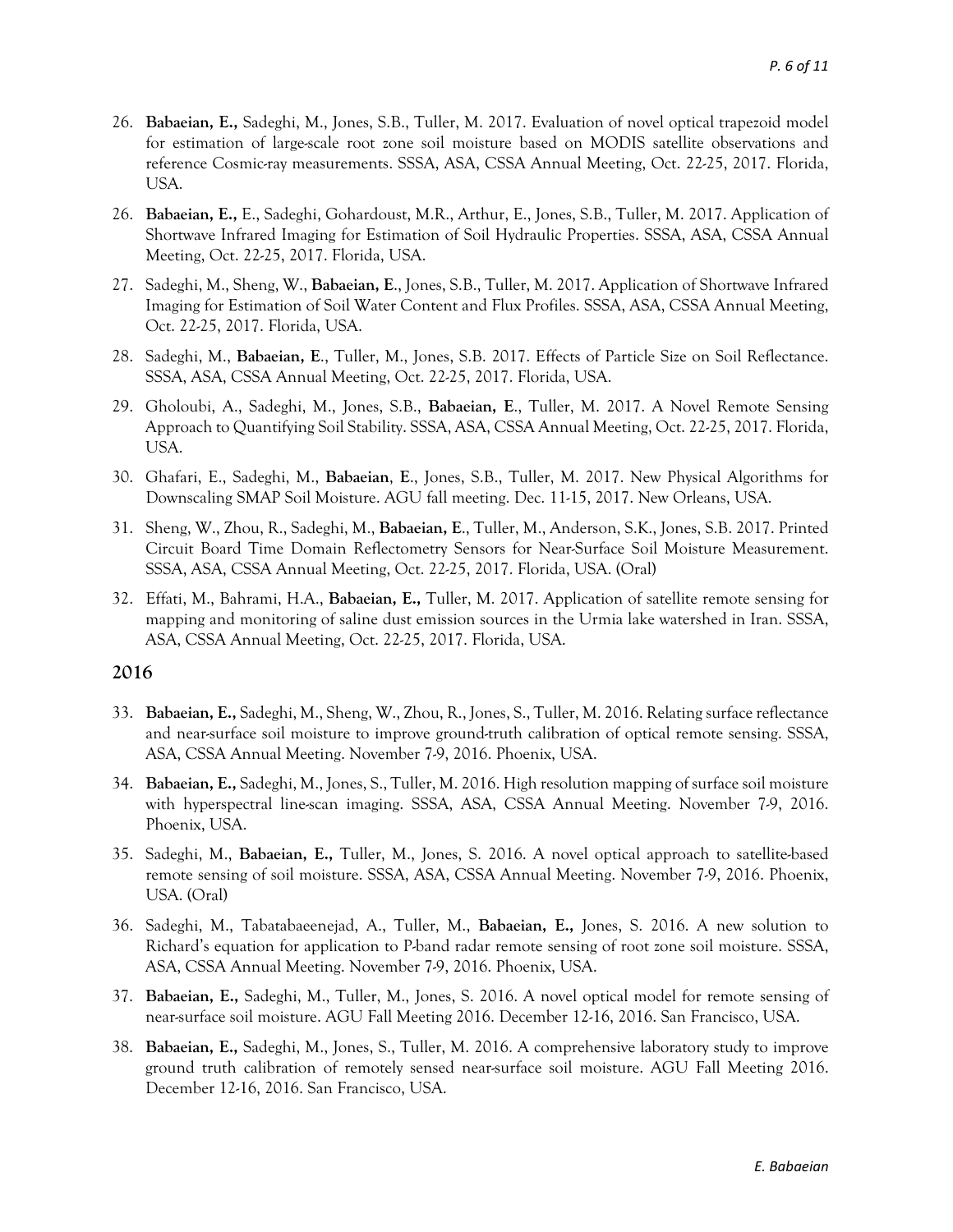39. Sadeghi, M., Tabatabaeenejad, A., Tuller, M., **Babaeian, E.,** Jones, S. 2016. Application of Richard's equation for P-band radar remote sensing of root zone soil moisture. AGU Fall Meeting 2016. December 12-16, 2016. San Francisco, USA.

#### **2014**

- 40. **Babaeian E**., Homaee M., Vereecken H., Montzka C., Norouzi A.A., van Genuchten M.Th. 2014. Retrieving soil hydraulic properties by diffuse spectral reflectance data in Vis-NIR-SWIR range. AGU fall meeting, San Francisco, USA.
- 41. **Babaeian, E.** Homaee, and Norouzi, A.A. 2014. Using visible-near infrared spectroscopy to predict some soil properties in a semi-arid region of Iran. 20<sup>th</sup> World Congress of Soil Science, June 8-13, 2014, Jeju, Korea.
- 42. **Babaeian, E.** Homaee, M. Vereecken, H. Montzka, C. and Norouzi, A.A. 2014. Using hyper-spectral data to estimate the van Genuchten-Mualem soil hydraulic properties. 20<sup>th</sup> World Congress of Soil Science, June 8-13, 2014, Jeju, Korea.
- 43. **Babaeian, E.** Homaee, M. Norouzi, A.A. and M. Dehghani. 2014. Retrieving soil surface water content from ENVISAT/ASAR data. 20<sup>th</sup> World Congress of Soil Science, June 8-13, 2014, Jeju, Korea.

### **2012**

- 44. **Babaeian E**., and Homaee, M. 2012. Estimating Soil Hydraulic Properties of undisturbed soils Using Infiltration Method, 8<sup>th</sup> International Congress of Soil Science, 15-17 May 2012, Çeşme-İzmir-TURKEY
- 45. **Babaeian E**., and Homaee, M. 2012. Chelate-induced Phytoextraction of Lead Contaminated Soils by Land Cress (*Barbarea Verna*), 8th International Congress of Soil Science, 15-17 May 2012, Çeşme-İzmir-TURKEY
- 46. **Babaeian E**., Homaee, M., and Rahnemaie, R. 2012. Chelate-enhanced Phytoextraction and Phytostabilization of Lead Contaminated Soils by Carrot, *Daucus Carrota*, 8th International Congress of Soil Science, 15-17 May 2012, Çeşme-İzmir-TURKEY
- 47. **Babaeian, E**., Zare, A.A., Mallah, S., Bahrami, H.A., and Bahrami, A. 2012. Dust Storm Monitoring and its Relation with Global Warming and Climate Change, 8<sup>th</sup> International Congress of Soil Science. 15-17 May 2012, Çeşme-İzmir-TURKEY
- 48. **Babaeian, E**., Bahram, A., Bahrami, H.A., and Sharifi, F. 2012. Climatic Controls of Dust Emissions in Western Iran: An Examination based on Dust Storm Frequency from 1975 to 2005,  $8<sup>th</sup>$ International Congress of Soil Science, 15-17 May 2012, Çeşme-İzmir-TURKEY

### **2011**

49. **Babaeian E**, and Homaee, M. 2011. Enhancing Lead Phytoextraction of Carrot Using Different Chelating Agents. Environmental Pollution and Public Health, May 13-15, 2011, Wuhan, China.

## **V. Funded Competitive Grant Proposals**

#### 2016-2018, \$650,000, NSF-EAR-Hydrologic Sciences

Title: Novel in Situ Measurement and Remote Sensing Techniques for Characterization of Near-Surface Soil Hydrology (Collaborative project)

PDs: Scott B. Jones (Utah State University), Markus Tuller (University of Arizona).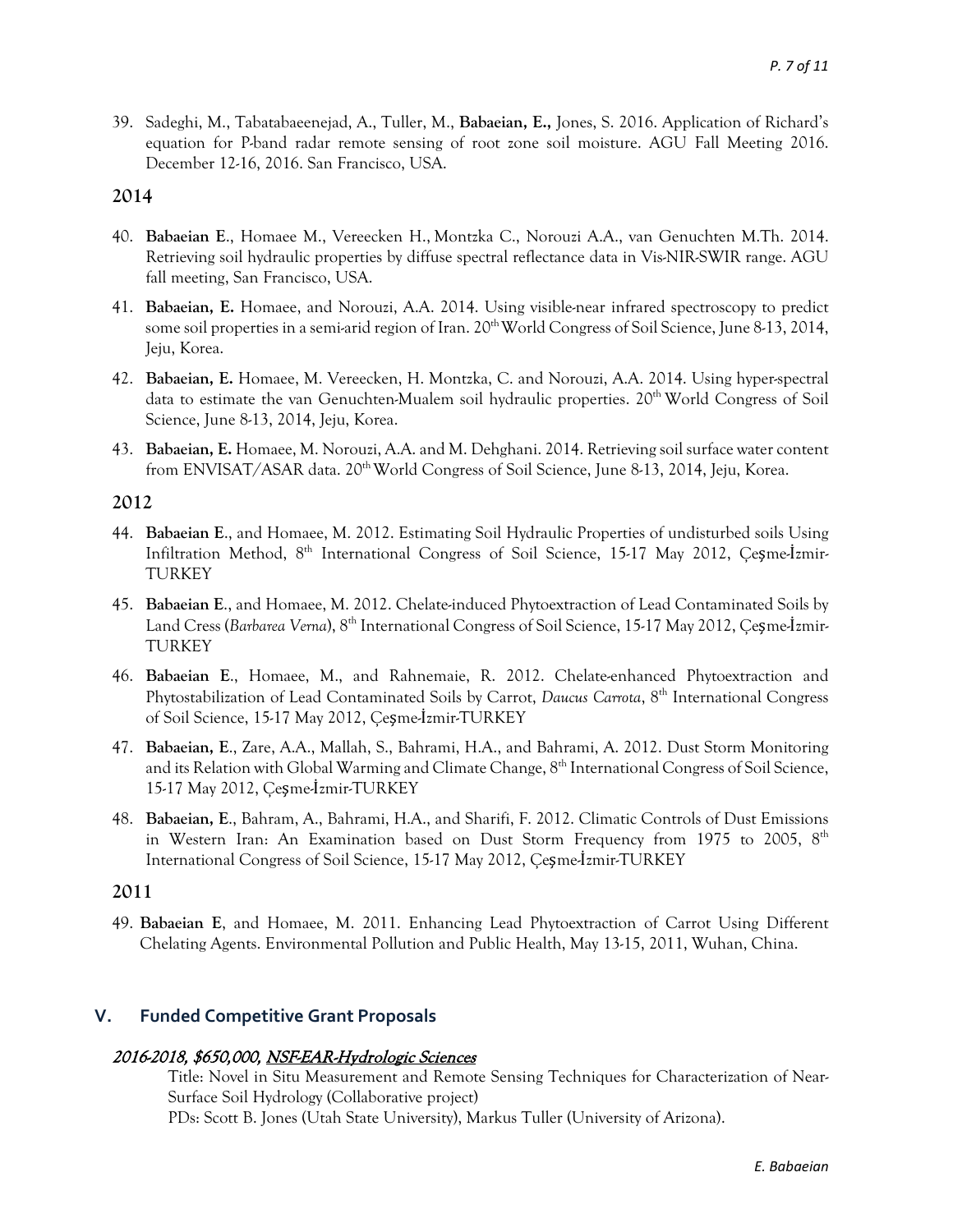Collaborators: Morteza Sadeghi; **Ebrahim Babaeian**

#### **2017-2018; \$134,000;** DoE Advanced Research Projects Agency-Energy (ARPA-E) &UA

Title: Novel Approaches to Remote Sensing of Earth Surface Properties and Processes; Applicable to Agricultural and Natural Resources Management (A part of the Project titled: A reference phenotyping system for energy sorghum)

Co-PD: Markus Tuller (University of Arizona)

Collaborator: **Ebrahim Babaeian (**University of Arizona)

## 2020-2022, \$500,000, USDA-NIFA 2020

Title: A Novel Approach to Remote Sensing of Evapotranspiration to Improve Water Use Efficiency Across Crop Production Systems

PD: Markus Tuller (University of Arizona)

Co-PD: **Ebrahim Babaeian** (University of Arizona)

### 2019-2020, \$15,410, Yuma Center of Excellence for Desert Agriculture (YCEDA) & CALS

Title: Evaluation of a Novel Approach to Near Real-Time Estimation of Crop Water Consumption from Satellite and Drone Observations. PD: Markus Tuller (University of Arizona) Co-PD: **Ebrahim Babaeian** (University of Arizona)

### **VI. Teaching**

| <b>Fall 2021</b> | Modeling of Mass and Energy Flow in Soils (ABE/ENVS/HWRS 506) (Graduate course);<br>Department of Environmental Science, The University of Arizona                                                    |
|------------------|-------------------------------------------------------------------------------------------------------------------------------------------------------------------------------------------------------|
| Spring 2021      | Soil Physics Laboratory (ENVS 470/570) (Graduate & Undergraduate); Department of<br>Environmental Science, The University of Arizona                                                                  |
| Spring 2020      | Soil Physics (ENVS 470/570) (Graduate & Undergraduate); Department of<br>Environmental Science, The University of Arizona                                                                             |
| Spring 2020      | Soil Physics Laboratory (ENVS 470/570) (Graduate & Undergraduate); Department of<br>Environmental Science, The University of Arizona                                                                  |
| Spring 2019      | Soil Physics (SWES 470/570) (Graduate & Undergraduate); Department of Soil, Water<br>and Environmental Science, The University of Arizona                                                             |
| Spring 2019      | Soil Physics Laboratory (SWES 470/570) (Graduate & Undergraduate); Department of<br>Soil, Water and Environmental Science, The University of Arizona                                                  |
|                  |                                                                                                                                                                                                       |
| <b>Fall 2019</b> | Modeling of Mass and Energy Flow in Soils (ABE/ENVS/HWRS 506) (Graduate course),<br>Department of Soil, Water and Environmental Science, The University of Arizona (co-<br>taught with Markus Tuller) |
| Spring 2018      | Soil Physics (SWES 470/570) (Graduate & Undergraduate); Department of Soil, Water<br>and Environmental Science, The University of Arizona                                                             |
| Spring 2018      | Soil Physics Laboratory (SWES 470/570) (Graduate & Undergraduate); Department of<br>Soil, Water and Environmental Science, The University of Arizona                                                  |
| <b>Fall 2018</b> | Modeling of Mass and Energy Flow in Soils (ABE/ENVS/HWRS 506) (Graduate course),<br>Department of Soil, Water and Environmental Science, The University of Arizona (co-<br>taught with Markus Tuller) |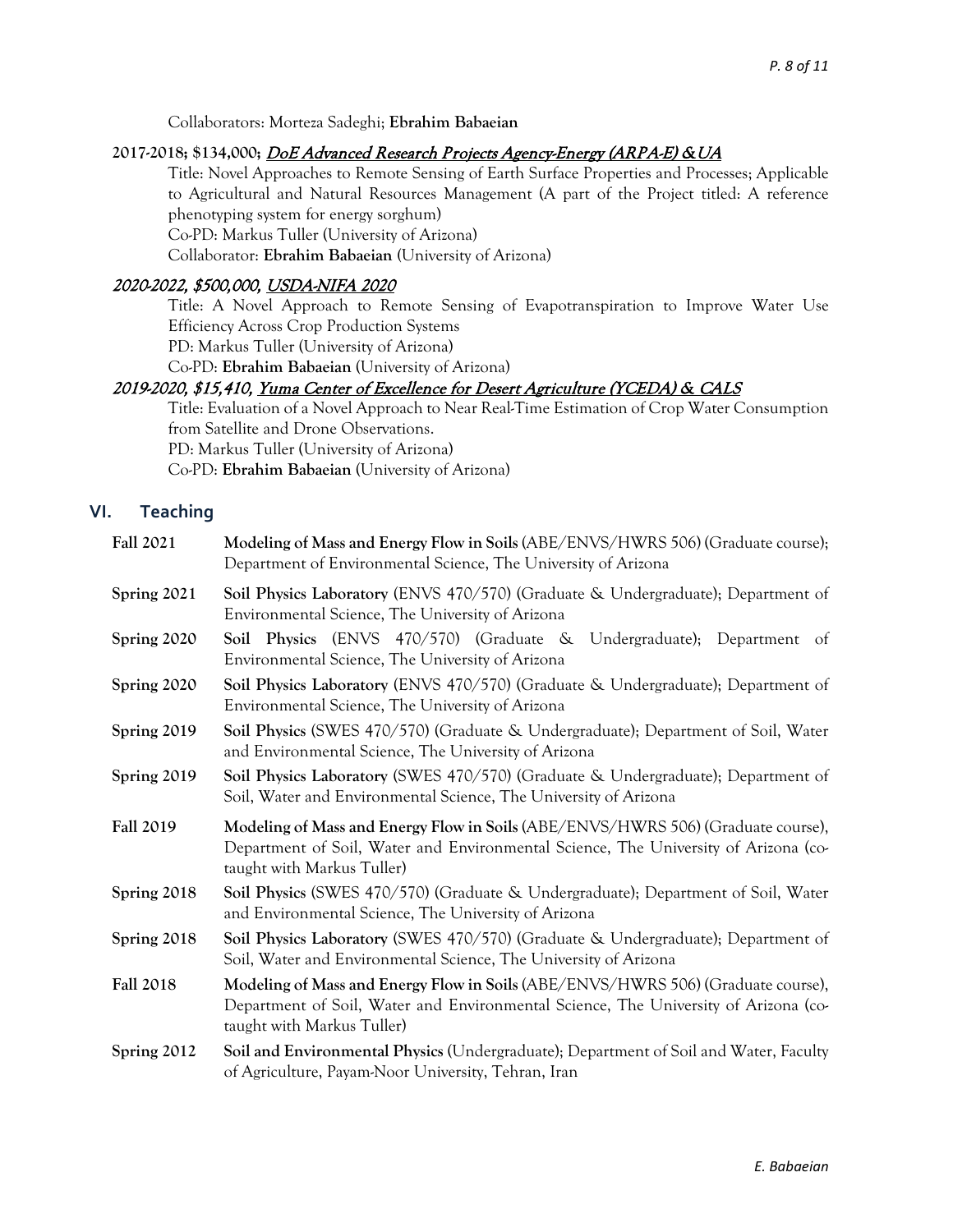## **VII. Teaching Assistant**

**Fall 2010 Advanced Soil Physics** (Undergraduate course, soil physics seminars), Department of Soil Science, Tarbiat Modares University, Tehran

## **VIII. Advising and Mentoring**

- Brenda, N Ibarra-Castillo. 2019. A novel approach for estimation of farm scale actual crop water consumption from remotely-sensed surface soil moisture. The University of Arizona, Tucson, USA.
- Shokri, Shekoofeh. 2019. Estimation and monitoring of soil moisture content at farm scale using unmanned aerial vehicles and satellites for management and accurately planning of irrigation for precision Agriculture. Chamran University of Ahvaz, Iran.
- Moghadami, Mostafa, Ph.D. student, 2016. Title: Estimating soil erosion form forest soils tranches using hyperspectral information. Department of Forest science, Gorgan University of Agricultural Sciences and Natural Resources, Gorgan, Iran
- Effati, Mohaddese, visiting Ph.D. student from Tarbiat Modares University, 2017. Identifying and classifying saline dust storm sources using soil spectroscopy and remote sensing in Urmia Lake, Iran. Soil Water and Environmental Science Department, The *University of Arizona*, Tucson, USA.
- Juan R. Gonzalez Cena, Ph.D. student, 2017. Title: Evaluation of sequential and conventional flood irrigation methods under field conditions, Soil Water and Environmental Science Department, The *University of Arizona*, Tucson, USA.
- Dastourani, Ali, M.Sc. student. 2016. Title: Estimating some physicochemical properties of Hormoz island soils using soil spectroscopy. Department of Soil Science, Tarbiat Modares University, Tehran, Iran.
- Karimi, Salahodin, M.Sc. student, 2016. Title: Prediction of physical and mechanical properties of soil using soil spectral reflectance data. Department of Soil Science, Kordestan University, Kordestan, Iran.
- Hoseini, Vida, M.Sc. student, 2018. Title: Fractal-based estimation of soil water characteristics using soil spectral reflectance data. Department of Soil Science, Kordestan University, Kordestan, Iran.

## **IX. Honors and Awards**

- Outstanding Ph.D. student Award
- Outstanding M.Sc. student Award
- Outstanding B.Sc. student Award
- Outstanding Dissertation Award, Water, Drought, Erosion and Environment council of Vicepresidency for Science and Technology, National Festival of Water Technologies, 2015, Tehran, Iran

## **X. Conference Session Organization and Chair**

- Poster Session Agriculture, Forestry and Natural Resources Monitoring with Smart Unmanned Aircraft Systems. AGU Meeting, San Francisco, 1-17 Dec. 2020.
- Poster Session Smart Farming and Land Management Enabled by Remotely Sensed Big Data. AGU Meeting, San Francisco, 9-13 Dec. 2019.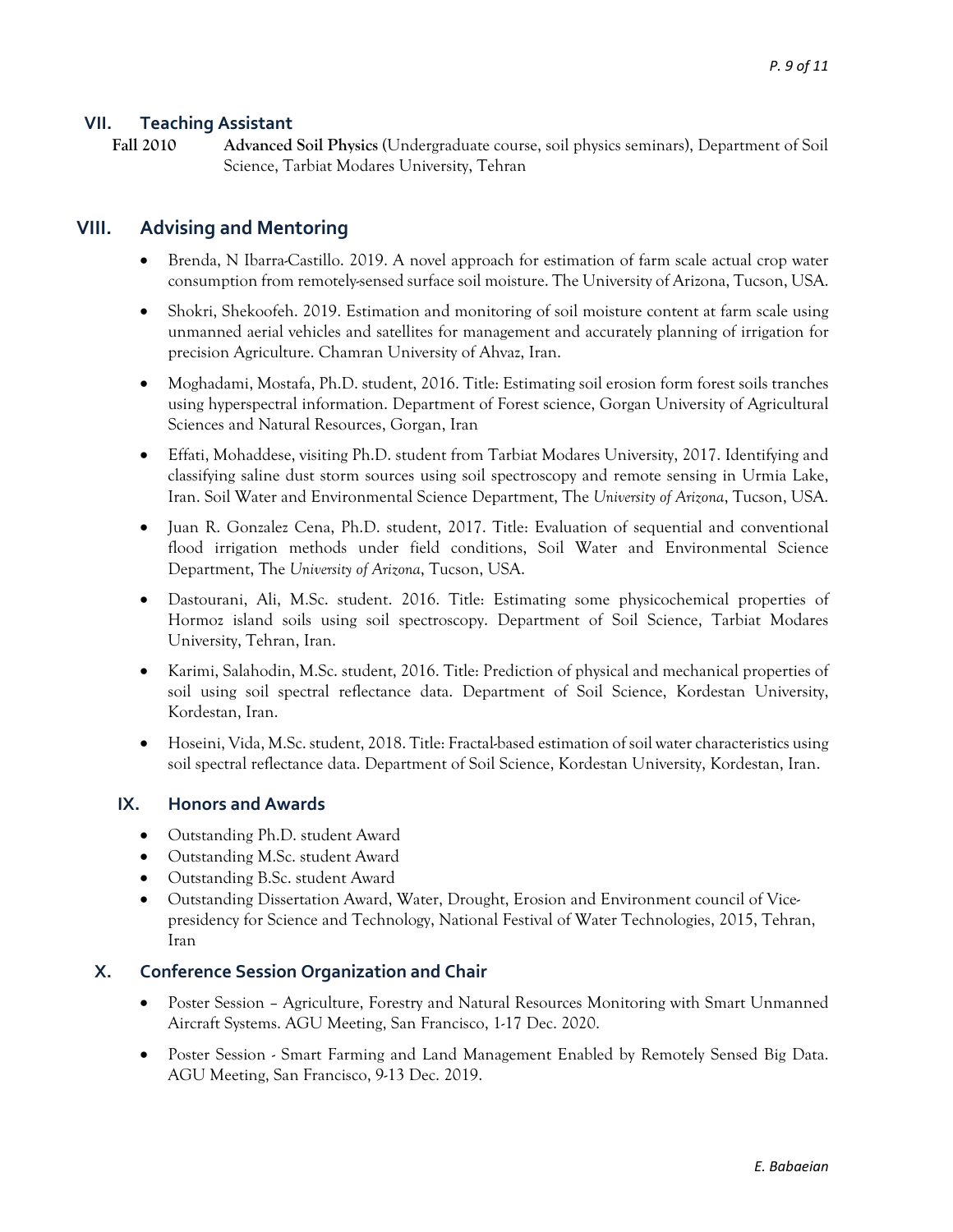- Oral & Poster Sessions Advances in Remote Sensing of Land Surface Properties and Processes, SSSA-CSSA Annual Meeting, San Diego, California, Jan. 6–9, 2019.
- Symposium Proximal and Remote Sensing Techniques in Soil Physics and Hydrology, ASA-CSSA-SSSA Annual Meeting, Tampa, Florida, October 22–25, 2017.
- Oral & Poster Sessions − Proximal and Remote Sensing Techniques in Soil Physics and Hydrology, ASA-CSSA-SSSA Annual Meeting, Tampa, Florida, October 22–25, 2017.
- Symposium − Remote Sensing of Land Surface and Vadose Zone Hydrologic Processes, ASA-CSSA-SSSA Annual Meeting, Phoenix, Arizona, November 6–9, 2016.
- Oral & Poster Sessions − Remote Sensing of Land Surface and Vadose Zone Hydrologic Processes, ASA-CSSA-SSSA Annual Meeting, Phoenix, Arizona, November 6–9, 2016.

### **XI. Professional Memberships**

- American Geophysical Union (AGU)
- Soil Science Society of America (SSSA)
- International Society for Photogrammetry and Remote Sensing (ISPRS)

## **XII. Journal Peer Review Services**

- Remote Sensing of Environment (RSE)
- Water Resources Research (WRR)
- Journal of Hydrology (JH)
- Earth Science Reviews (ESR)
- Vadose Zone Journal (VZJ)
- Soil Science Society of American Journal (SSSAJ)
- ISPRS Journal of Photogrammetry and Remote Sensing
- Canadian Journal of Soil Science (CJSS)
- ASPRS Photogrammetric Engineering & Remote Sensing (PERS)
- IEEE Journal of Selected Topics in Applied Earth Observations and Remote Sensing
- Remote Sensing (RS)
- ISPRS International Journal of Geo-Information
- Irrigation and Drainage
- Applied Geomatics
- International Journal of Remote Sensing (IJRS)
- International Journal of Remote Sensing and Remote Sensing Letters
- Soil Science and Plant Nutrition Journal (SSPNJ)

## **XIII. Other Professional Services**

- Earth Week & Soil Water and Environmental Science (ENVision) Graduate Student Oral Competition Judge, March. 27<sup>th</sup>, 2021. The University of Arizona, Tucson. USA.
- Graduate Student Oral & Poster Competition Judge. Soil Physics & Hydrology Division, Session Title: Measurement Advances for Determination of Soil Physical Properties and Processes. SSSA, CSSA Annual Meeting, Nov. 9-13, 2020.
- Graduate Student Oral & Poster Competition Judge. Soil Physics & Hydrology Division, Session Title: Advances in Soil Physics and Hydrology Oral. SSSA, CSSA Annual Meeting, Nov. 9-13, 2020.
- Earth Week & Soil Water and Environmental Science (SWES-x) Graduate Student Oral Competition Judge, March. 27<sup>th</sup>, 2019. The University of Arizona, Tucson. USA.